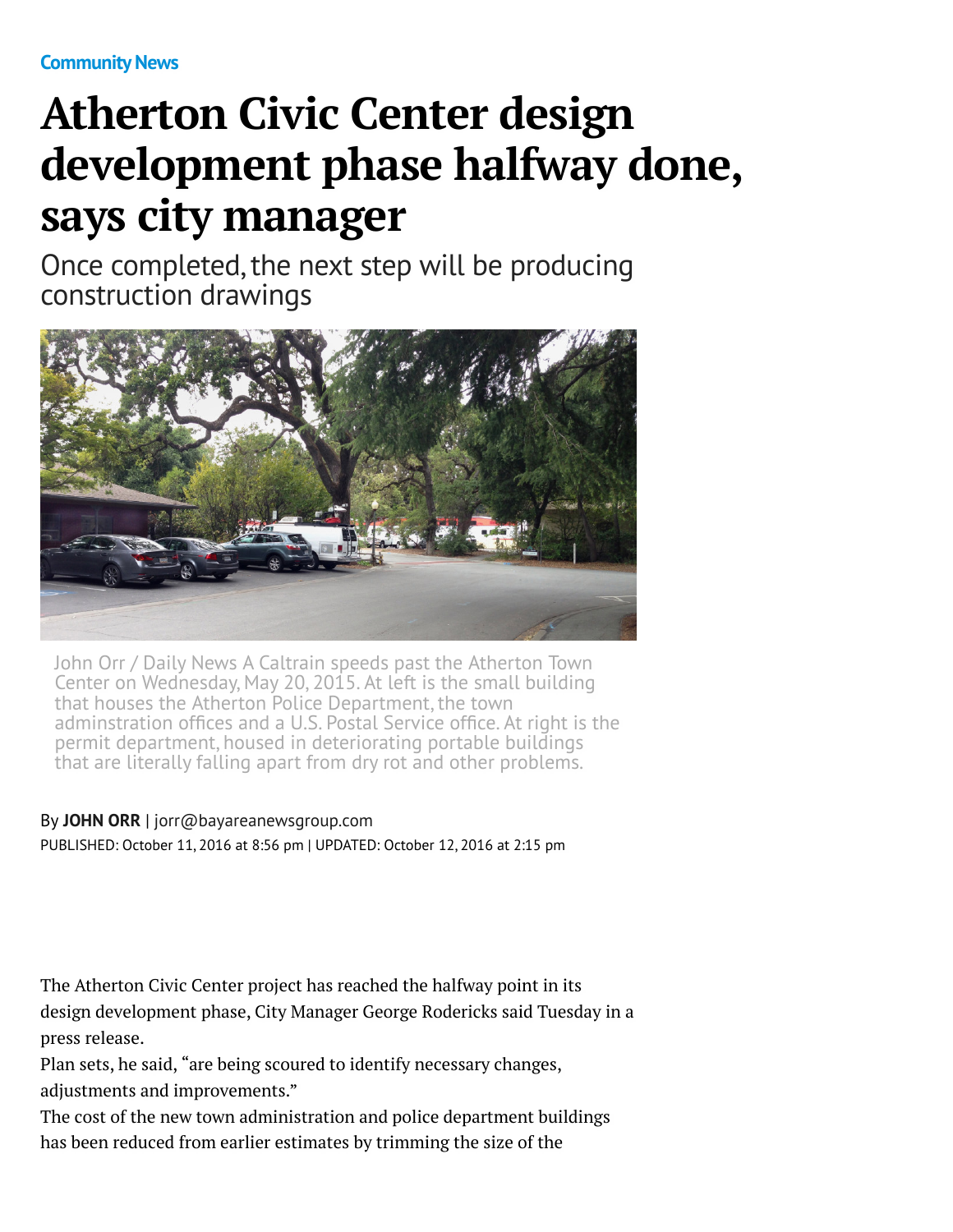buildings, according to Rodericks.

"In May 2016, the gross square footage for the building was 33,299 square feet with a construction cost estimate of nearly \$19.1 million," said Rodericks. "The building was reduced in overall gross square footage by 4,735 square feet to 28,564, with a new construction cost estimate of \$16.8 million."

By comparison, Rodericks noted, the exisiting Civic Center  $-$  a rag-tag collection of old buildings and old "temporary" structures — adds up to a net square footage of about 17,000 to 18,000 square feet. The new building will have 18,394 square feet of actual office and working space. The other 10,000 square feet of the new facility is accounted for in such new spaces as a larger lobby than the existing closet-size lobby, an elevator, stairwells and hallways.

Town planners, including the Civic Center Advisory Committee, have already been through the master plan, conceptual, and schematic design phases. The design development phase includes such questions as where to put the offices, bathrooms and closets. Once design development is completed, Rodericks said, then the actual construction drawings can be created, and the project put out to bid.

Rodericks said the town has set up three display cases outside in the existing Civic Center to show residents what the new buildings will look like. The town must "primarily" use private donations to design and build the Civic Center, thanks to Measure L, passed by voters in 2012. The Atherton Now committee was set up to solicit donations, and at the moment is working to fulfill a \$1 million challenge grant that was offered by an anonymous donor.

Didi Fisher and Beverly Lenihan of Atherton Now said on Oct. 6 that Atherton Now has raised \$5,681,577 so far and has given \$958,165 to the town in cash grants. That cash has mostly been spent on paying the architectural design firm, WRNS Studio, to develop schematics for the new facility, under the direction of the town's Civic Center Advisory Committee.



### **SPONSORED CONTENT 20 simple things you can do for someone in [the breast cancer fight.](http://www.mercurynews.com/sponsor-content?prx_t=2EgCAqG8IArLEPA&ntv_fr)**



Know a breast cancer patient or survivor, but not sure what to do for her? You're not alone. 72% of Americans are unsure of how to support a...